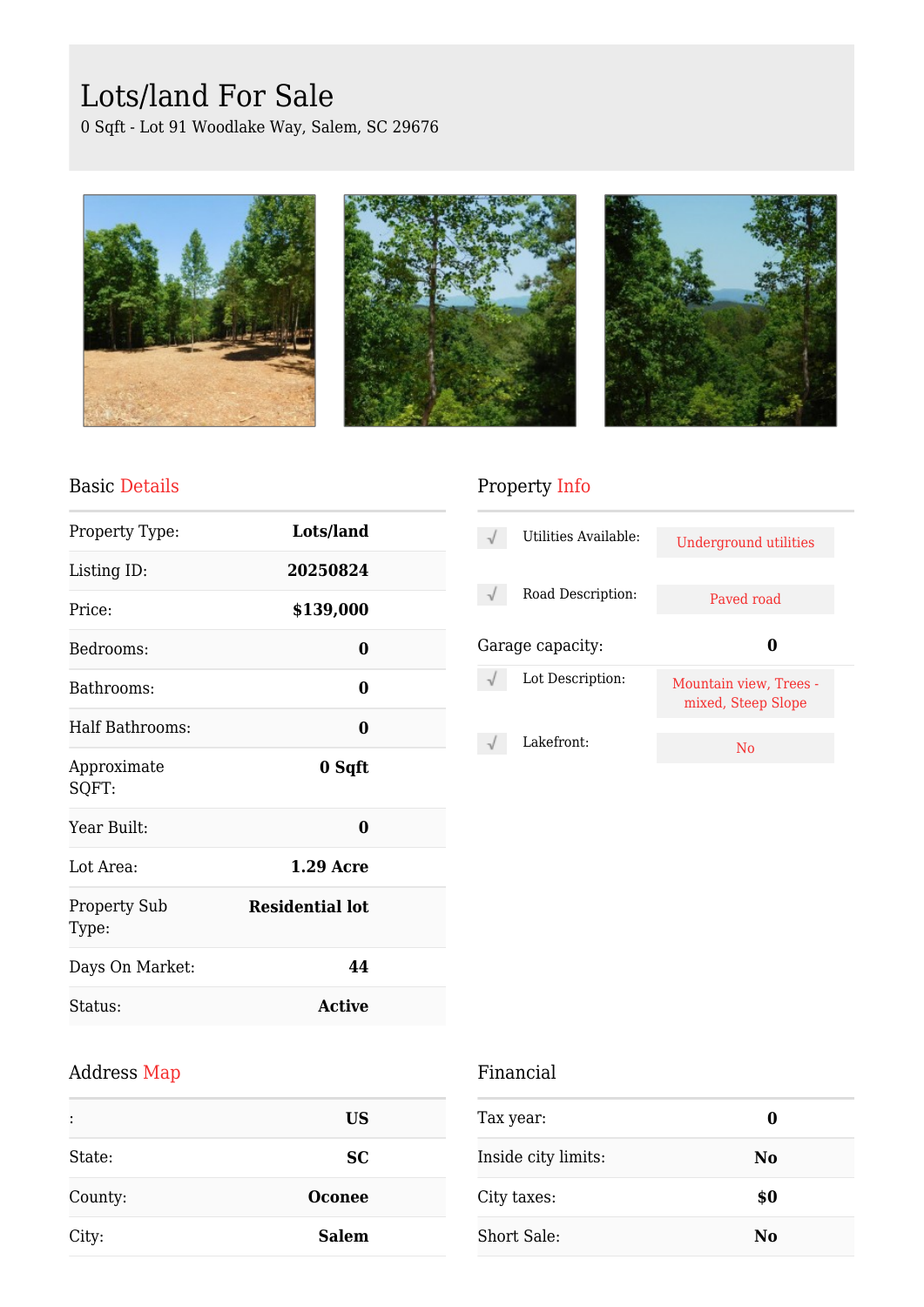| Subdivision: | Cliffs At Keowee<br><b>Falls South</b>       |  |
|--------------|----------------------------------------------|--|
| Zipcode:     | 29676                                        |  |
| Longitude:   | $E0^{\circ}$ $0^{\prime}$ $0^{\prime\prime}$ |  |
| Latitude:    | NO° 0' 0''                                   |  |
| Lot Num:     | <b>KFS-EB-091</b>                            |  |

#### Additional Info

| Association<br>amenities:               | Club House, Common<br>Area, Golf Course, Pets<br>Allowed, Pool, Tennis,<br><b>Walking Trail, Fitness</b><br><b>Facilities</b> , Gated<br>Community |
|-----------------------------------------|----------------------------------------------------------------------------------------------------------------------------------------------------|
| Basement<br>Finished Sq Ft:             | 0 Sqft                                                                                                                                             |
| <b>Basement</b><br>Unfinished Sq<br>Ft: | 0 Sqft                                                                                                                                             |
| Elementary:                             | <b>Tam-salem Elm</b>                                                                                                                               |
| Middle school:                          | Tam-Salem Middl                                                                                                                                    |
| High school:                            | <b>Tam-Salem High</b>                                                                                                                              |
| List Agent Full<br>Name:                | <b>Timothy Enterkin</b>                                                                                                                            |
| List Office<br>Name:                    | <b>Cliffs Realty Sales</b><br><b>SC LLC</b>                                                                                                        |
| Original Entry<br>Timestamp:            | 05.12.2022<br>11:48:46                                                                                                                             |
| Original List<br>Price:                 | \$150,000                                                                                                                                          |
| <b>Current List</b><br>Price:           | \$139,000                                                                                                                                          |
| Price Change<br>Timestamp:              | 05.12.2022<br>12:53:35                                                                                                                             |
| Manufactured<br>homes:                  | Not allowed                                                                                                                                        |
| Restrictions<br>Easements:              | <b>Subdivision restrictions</b>                                                                                                                    |
| Close Price:                            | \$0                                                                                                                                                |

Bank owned: **No**

*-*